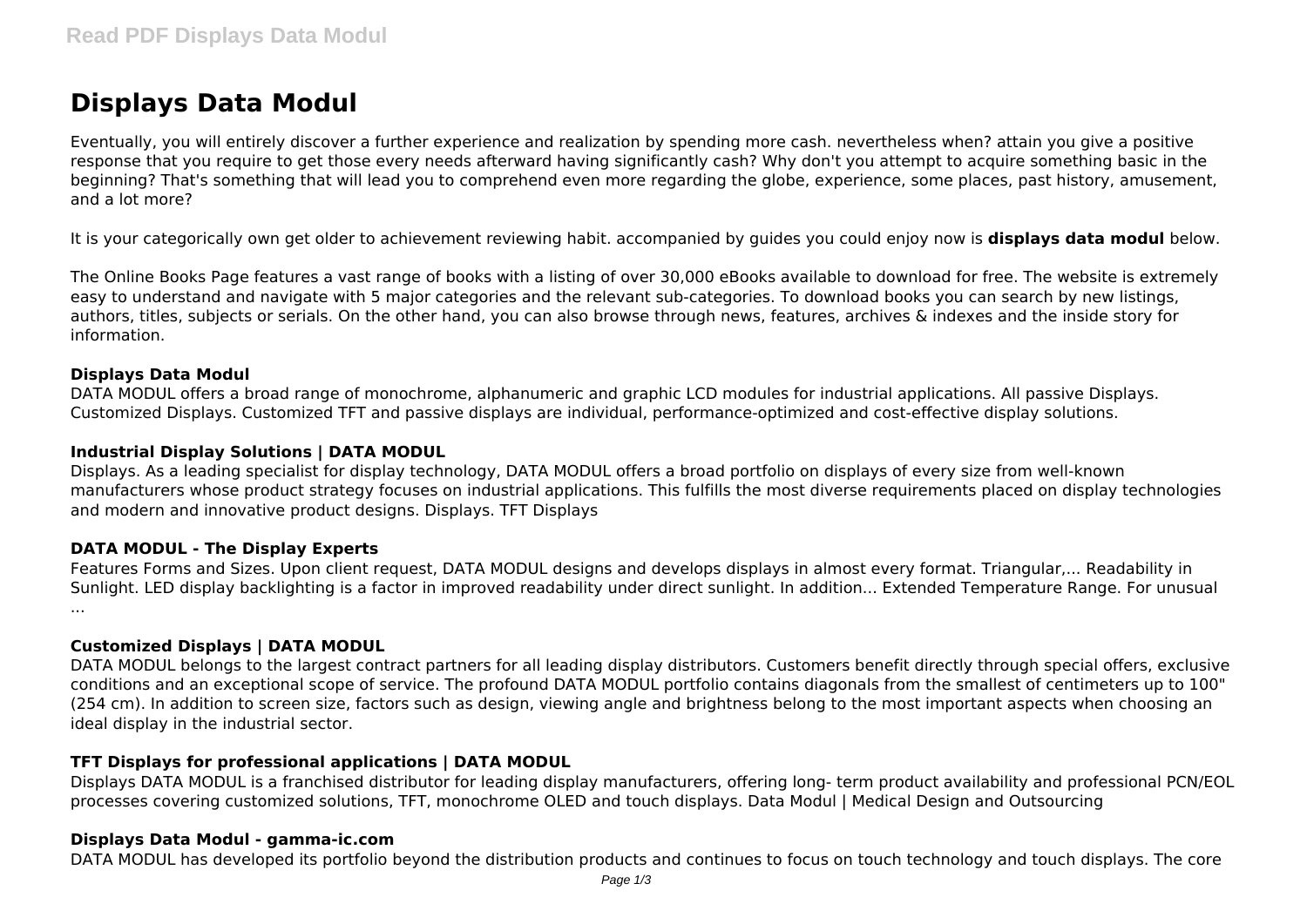competence in distribution, display refinement and further processing with expertise in the field of industrial displays and optical bonding are demonstrated in a broad range of touchscreens. DATA MODUL has massively expanded its performance and product range in the field of projected capacitive touch technology with the core brands easyTOUCH and ...

# **Touch Displays | Wide portfolio | DATA MODUL**

DATA MODUL belongs to the largest contract partners for all leading display distributors. Customers benefit directly through special offers, exclusive conditions and an exceptional scope of service. The profound DATA MODUL portfolio contains diagonals from the smallest of centimeters up to 100" (254 cm). In addition to screen size, factors such as design, viewing angle and brightness belong to the most important aspects when choosing an ideal display in the industrial sector.

# **TFT Displays | DATA MODUL**

DATAMODUL's has developed its own portfolio, beyond the distribution products and continues to focus on touch screens and touch displays. The core competence in distribution, display refinement and further processing with expertise in the field of industrial displays and optical bonding is demonstrated in a broad range of touch displays. DATA MODUL has massively expanded its performance and product range in the field of projected capacitive touch technology with the core brands easyTOUCH and ...

## **Touch Displays | DATA MODUL**

New in our portfolio are the TFT displays from CarUX, a subsidiary of Innolux, which are especially suitable for the automotive sector. Coronavirus - Current situation at DATA MODUL and continuation of operations ... Now available at DATA MODUL: Automotive displays by CarUX.

## **Now available: Automotive displays by CarUX | DATA MODUL**

Optoelectronics – Display Modules - LCD, OLED, Graphic are in stock at DigiKey. Order Now! Optoelectronics ship same day

## **Display Modules - LCD, OLED, Graphic | Optoelectronics ...**

Company Type For Profit. Phone Number (498)956-0170. Data Modul develops, manufactures, and distributes flatbed displays, monitors, electronic subassemblies, and information systems. The company operates through two segments, Displays and Systems. The Displays segment primarily purchases and distributes DATA MODUL displays, easyTOUCH displays, electronic subassemblies, and custom products for use in...

## **Data Modul - Crunchbase Company Profile & Funding**

On behalf of Touch Display Research, I gave a keynote presentation on touch panel, touchless sensor and emerging displays–market forecast and new opportunities. This keynote speech is sponsored by Data Modul. (which sponsored our 2014 keynote speech as well). Figure: Dr. Jennifer Colegrove from Touch Display Research presenting

## **Data Modul Archives - Touch Display Research, Inc.**

Displays DATA MODUL is a franchised distributor for leading display manufacturers, offering long- term product availability and professional PCN/EOL processes covering customized solutions, TFT, monochrome OLED and touch displays.

## **Data Modul | Medical Design and Outsourcing**

DATA MODUL is a renowned, worldwide specialist, supplier and manufacturer of display technologies. DATA MODUL develops solutions for many demanding applications by using a modular concept. The use of modular systems and subsystems allows the customers to considerably shorten